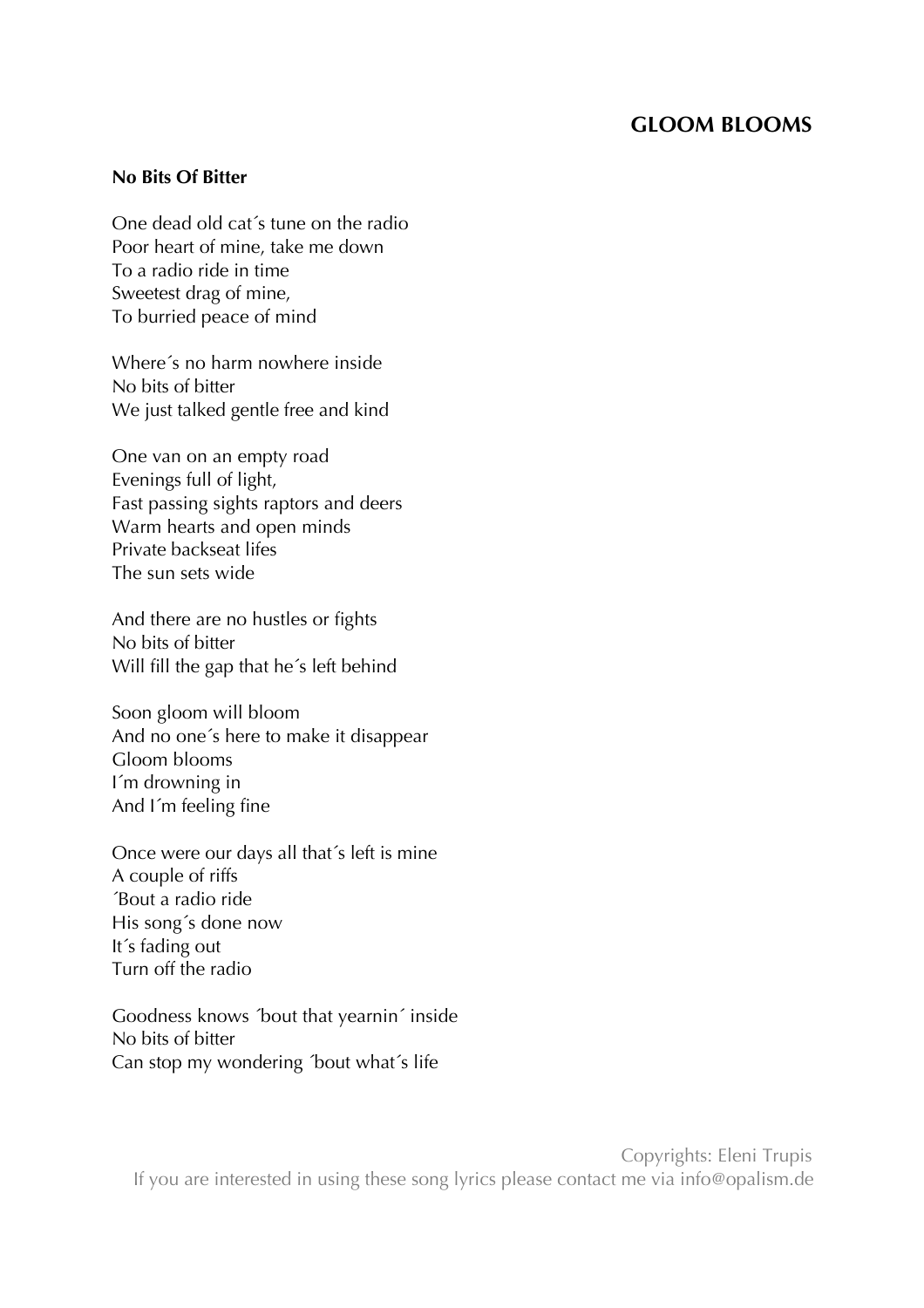# **Bar Of Gold**

Wore some pair of shoes worn outside An old fellow better knew Said see you there Tomorrow night

And I crawled into the open bar that night Tomorrow I knew would be departure on Sunday night So I crawled into the operette bar that night And a broken morning called another day

A bar´s something to cuff the past Tomorrow´s all night Torn hearts and schemes for free Fallen rain and starry eyes

And the moon prayed to the open hearted night A sailor man lost his poor heart as one man died And soon Mary would hold on to what she´s said In a bar of gold all filled with borrowed saints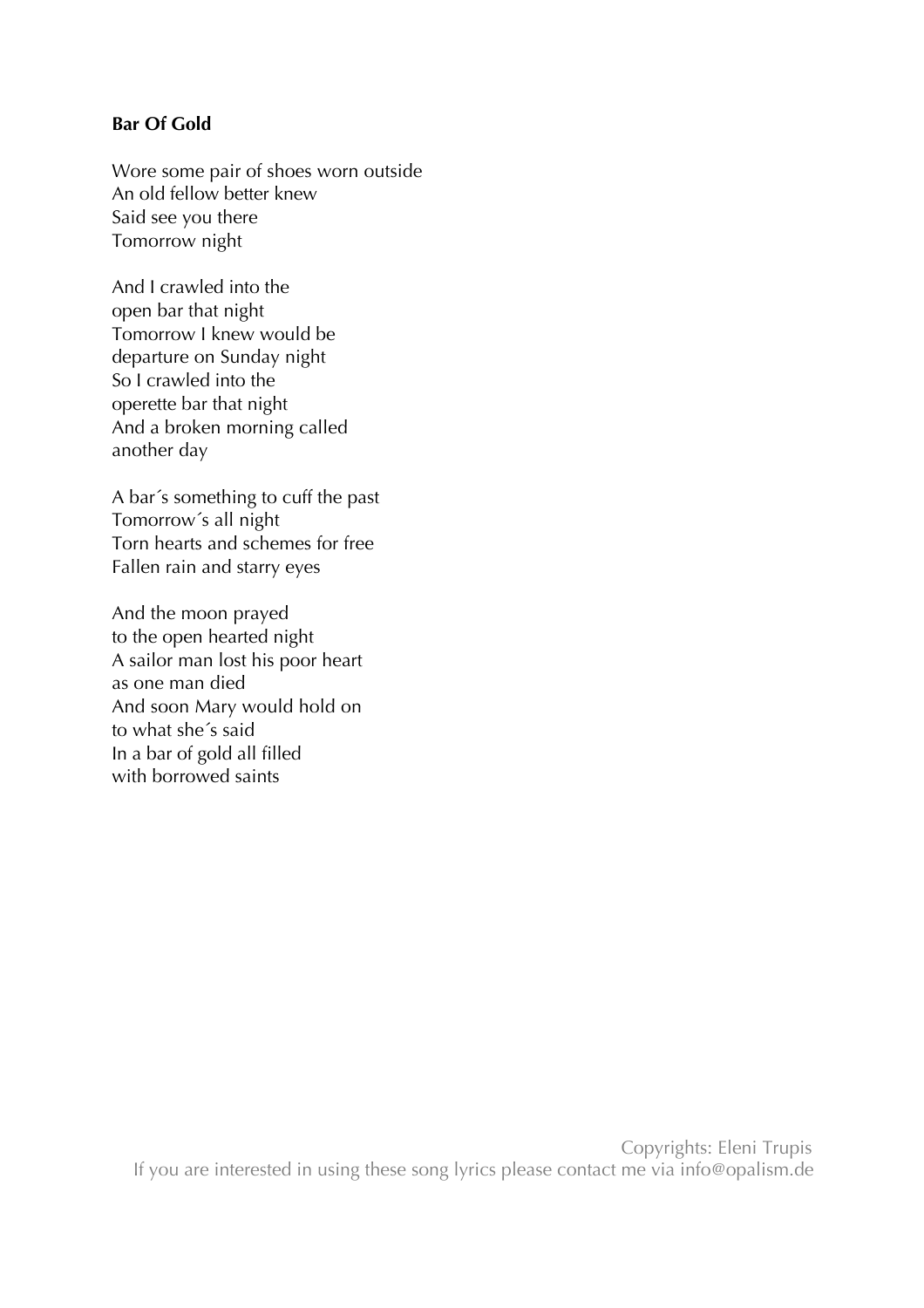## **Someday´s Heart**

Some days are like better nights I fall and raise inside For I know I´ll fade away For I always knew it´s just inside that night All I´m longing for

A warm heart makes a better night Heart take me inside Warm and take me back in time Heart you know what never I could say You know what I am looking for

Some days turn into better nights Where hearts a moon inside Some days I can fake in time Falling water only knows what´s on my mind What I´m looking for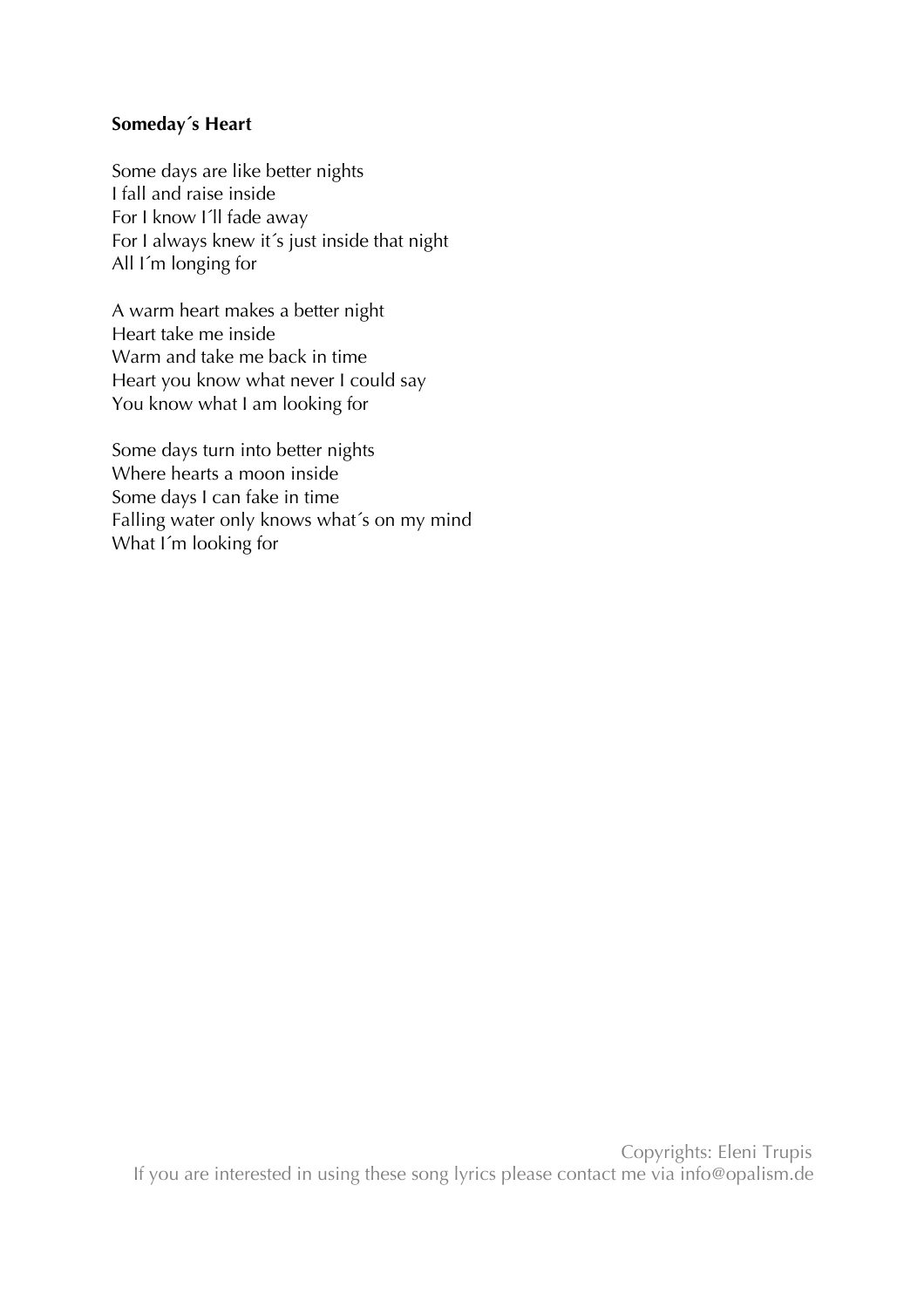### **Pick Me Up**

Hanging out at a mall all day long ´till the fall Watching folks buy and sell Soon they´ll close but I chose long before to ignore and adore something better

No place is a better one than a mall to clear your measures No false dreams of better lifes or meanful intimations

Pick me up at a different part of same town Pick me up get a different name for same town Pick me up at a different part of same town When it's you then it's good It´s you when it´s good

Watching men come and go some are fast others slow Hanging ou at the lobby For one heart and a mind it´s so gentle and kind to hang out at the lobby

No place is as calm as easy chair at hotel lobby No fuss puts you on while cheering down at hotel lobby

Pick me up at a different part of strange town Pick me up get a different sight of same town Wake me up at a different part of strange town It´s you and it´s good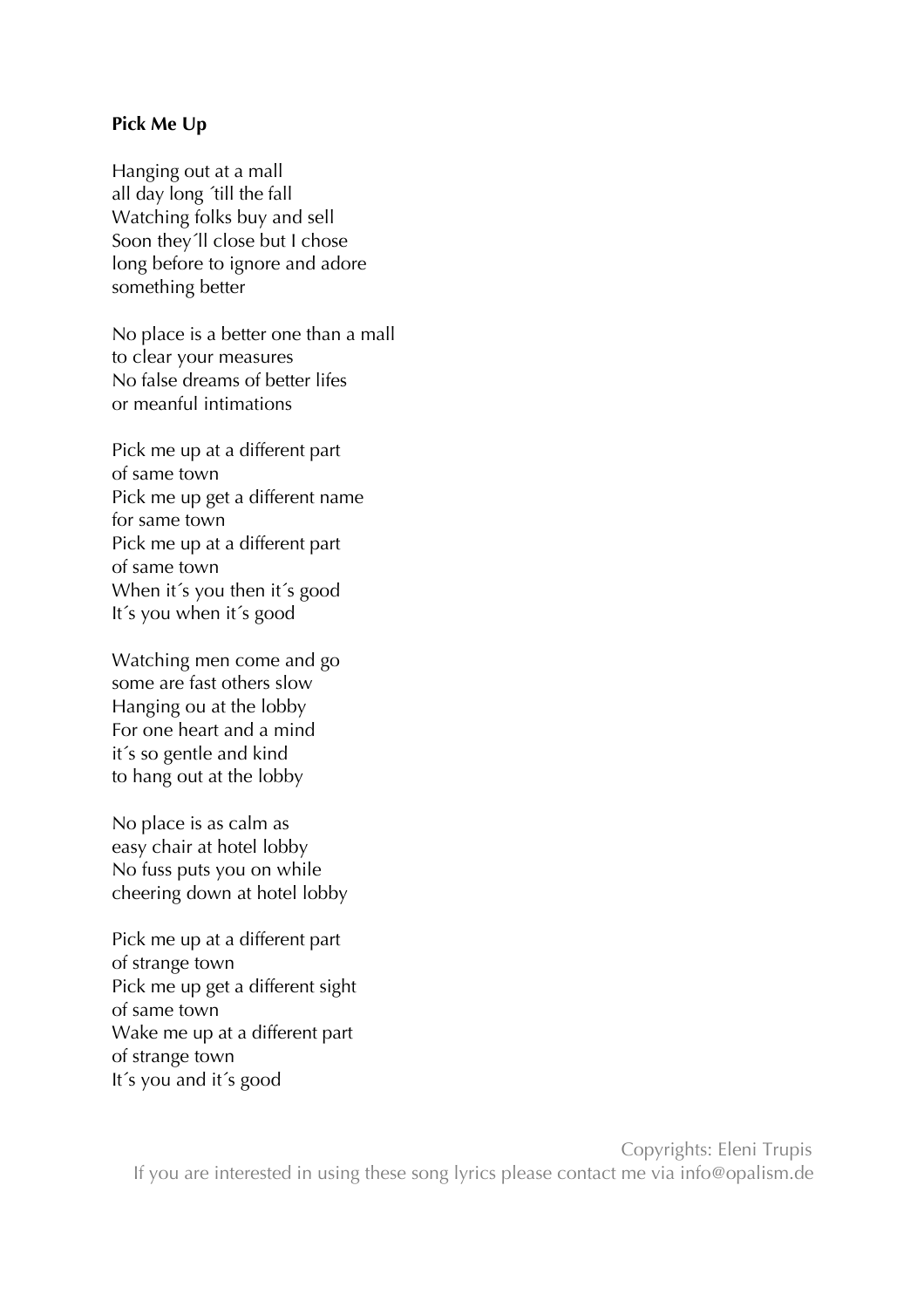# **Eary Bird Special**

The break of dawn is blue and bright The city´s gone got out of sight

An early morning calls for an early bird special ride

The open road lies grey and wide My open heart is lost inside

An early morning call for an early bird´s special ride

Say who cars for what´s done Don`tcha dare to put me on Snoozin´s all that I want

Except an early bird special ride that would last all day and night

The setting sun is deep red light Another town same old sight

A late bird´s caught in a stop and go traffic hide

The cats look fab the chicks are sweet The stage is stuffed as you can see

A late night bird´s tryin´ hard to play it smart

say who cares for what will come Common dare to put me on Playin´s all that I want

Except an early bird special ride that would last all day and night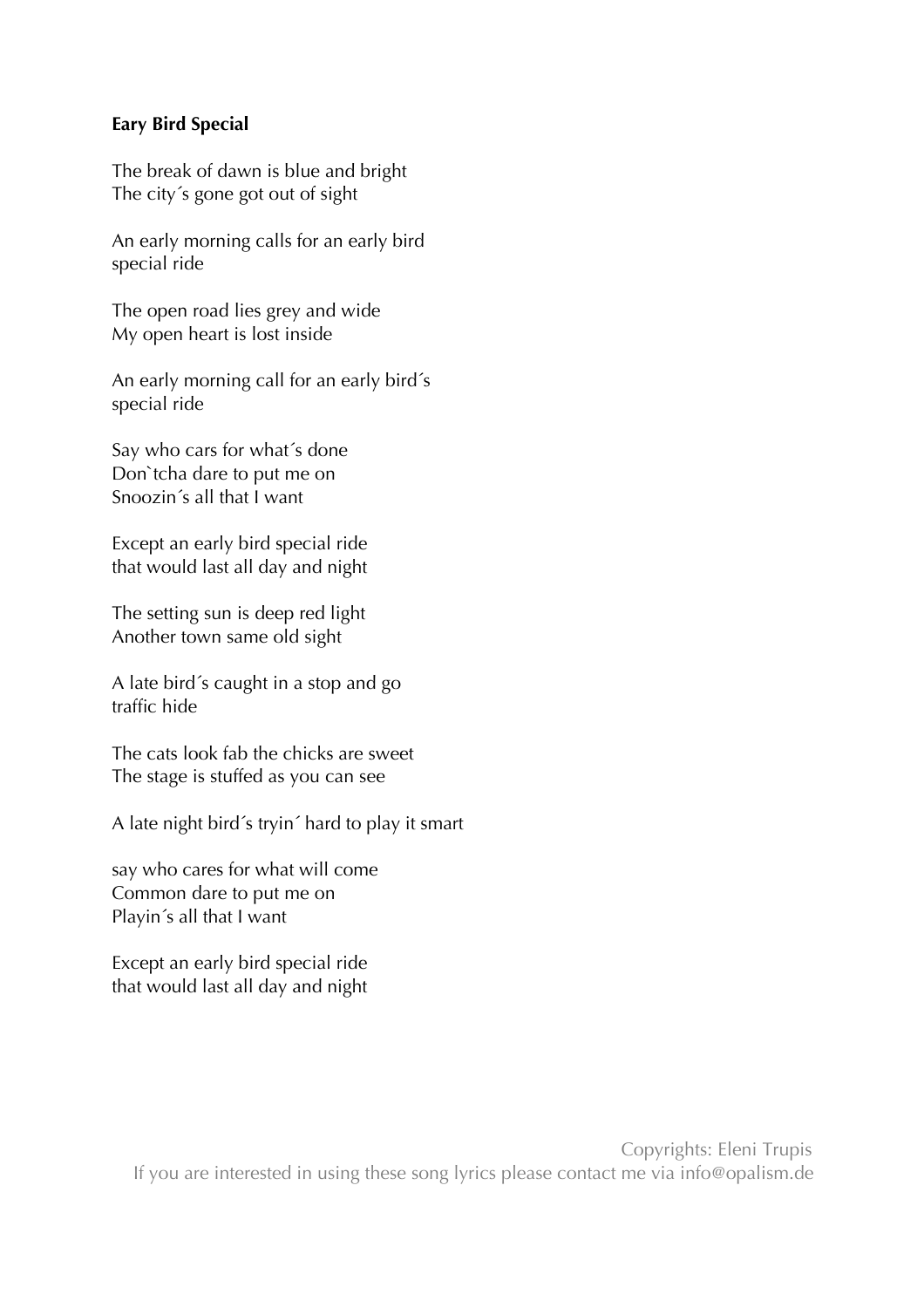### **Everybody´s Tryin´ To Be My Baby Now But I Don´t Care**

Your low one track mind can´t reach me inside

Burn your bills for thrills and fake it all night

When I´m in the mood might open up but now that I´m not there

Please realize I just don´t care

Everybody´s tryin´ to be my baby Better make an escape

When everybody´s tryin´ to be your baby Soon you'll start to fade

What for one more damn bore Don´t you pare

Please realize I just don´t care

Where were you when there was no one who took care?

Except few friends who had the balls not just to stare

One two fuck you Cuz I´m gonna rock you anyway

It´s not you who tells me where to stray or stay

When I´m in the mood might open up but now that I don´t care

Please realize You shouldn`t